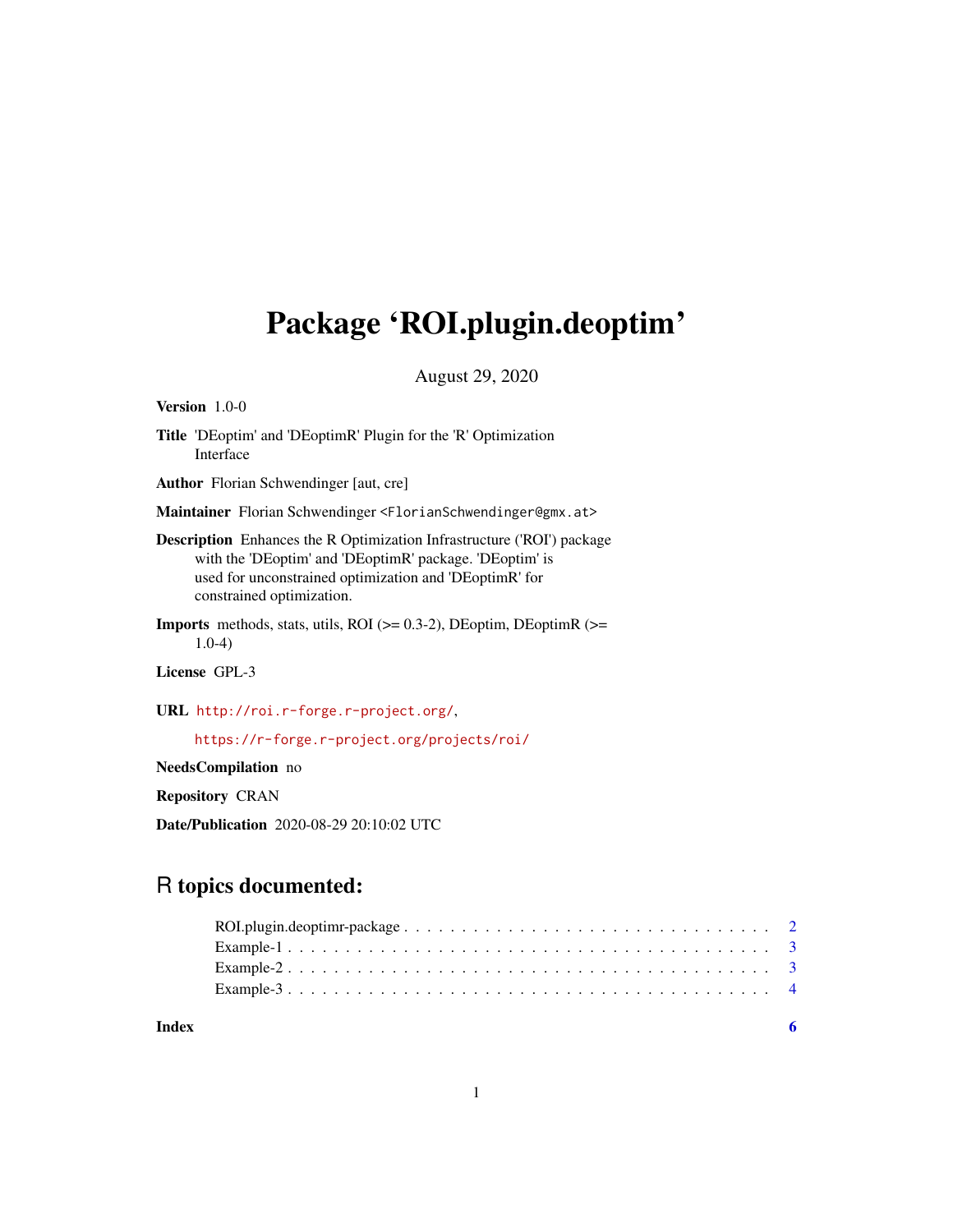<span id="page-1-0"></span>ROI.plugin.deoptimr-package *deoptimr*

#### **Description**

This package is part of the [R Optimization Infrastructure](https://cran.r-project.org/package=ROI) **ROI** 

#### References

Babu, B. V. and Angira, R. (2006) Modified differential evolution (MDE) for optimization of nonlinear chemical processes. *Computers and Chemical Engineering* 30, 989–1002.

Brest, J., Greiner, S., Boskovic, B., Mernik, M. and Zumer, V. (2006) Self-adapting control parameters in differential evolution: a comparative study on numerical benchmark problems. *IEEE Transactions on Evolutionary Computation* 10, 646–657.

Lampinen, J. and Zelinka, I. (1999). Mechanical engineering design optimization by differential evolution; in Corne, D., Dorigo, M. and Glover, F., Eds., *New Ideas in Optimization*. McGraw-Hill, pp. 127–146.

Price, K. V., Storn, R. M. and Lampinen, J. A. (2005) *Differential Evolution: A practical approach to global optimization*. Springer, Berlin, pp. 117–118.

Storn, R. (2008) Differential evolution research — trends and open questions; in Chakraborty, U. K., Ed., *Advances in differential evolution*. SCI 143, Springer-Verlag, Berlin, pp. 11–12.

Storn, R. and Price, K. (1997) Differential evolution - a simple and efficient heuristic for global optimization over continuous spaces. *Journal of Global Optimization* 11, 341–359.

Wu, G., Pedrycz, W., Suganthan, P. N. and Mallipeddi, R. (2015) A variable reduction strategy for evolutionary algorithms handling equality constraints. *Applied Soft Computing* 37, 774–786.

Zhang, H. and Rangaiah, G. P. (2012) An efficient constraint handling method with integrated differential evolution for numerical and engineering optimization. *Computers and Chemical Engineering* 37, 74–88.

Zielinski, K. and Laur, R. (2008) Stopping criteria for differential evolution in constrained singleobjective optimization; in Chakraborty, U. K., Ed., *Advances in differential evolution*. SCI 143, Springer-Verlag, Berlin, pp. 111–138.

#### See Also

Function [JDEoptim\(\)](https://cran.r-project.org/package=DEoptimR/DEoptimR.pdf) in the DEoptimR package.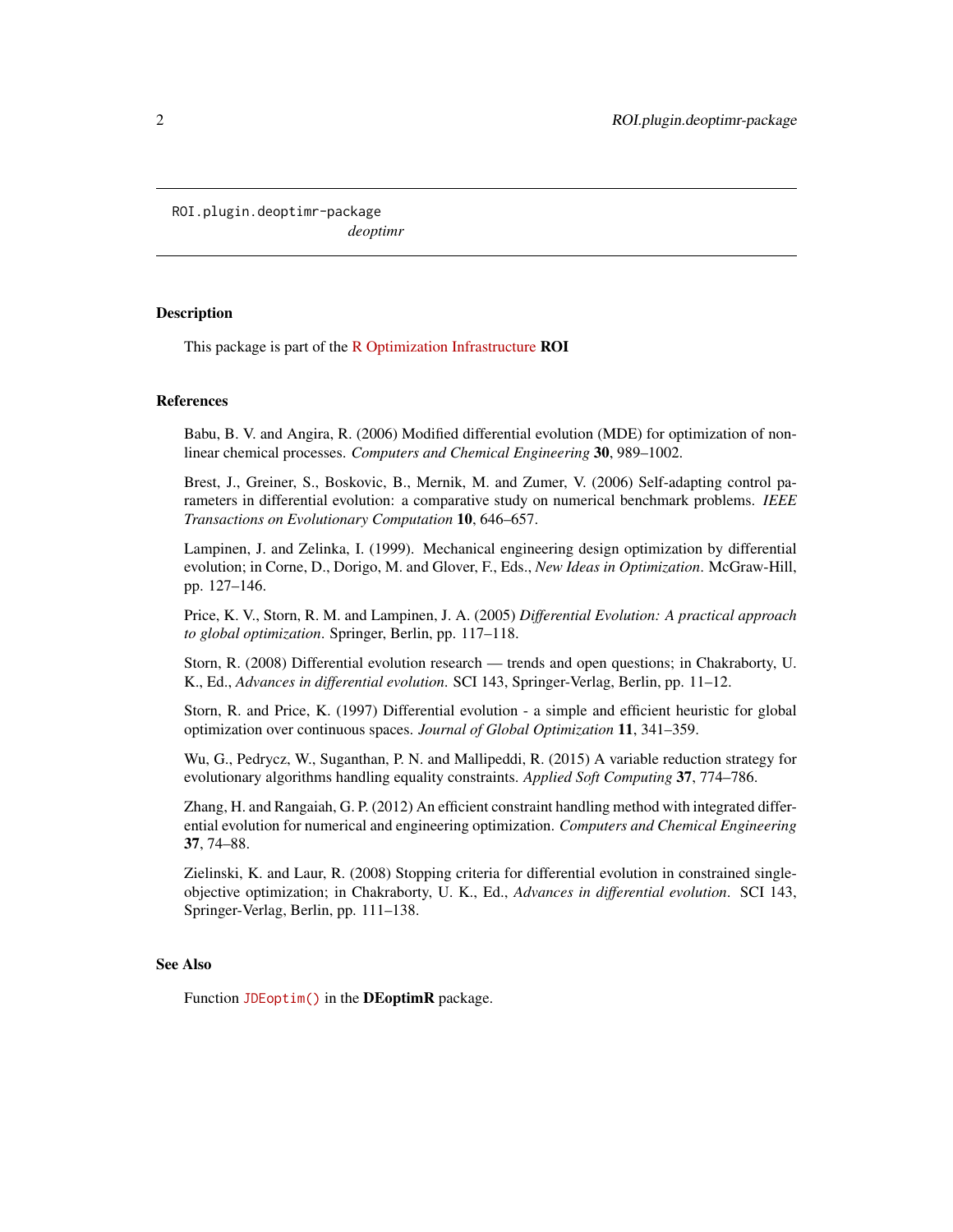<span id="page-2-0"></span>Example-1 *Banana*

#### Description

The following example is also known as Rosenbrock's banana function ([https://en.wikipedia.](https://en.wikipedia.org/wiki/Rosenbrock_function) [org/wiki/Rosenbrock\\_function](https://en.wikipedia.org/wiki/Rosenbrock_function)).

minimize  $f(x) = 100(x_2 - x_1^2)^2 + (1 - x_1)^2$ 

Solution:  $c(1,1)$ 

#### Examples

```
Sys.setenv(ROI_LOAD_PLUGINS = FALSE)
library(ROI)
library(ROI.plugin.deoptim)
f \leftarrow function(x) {
    return( 100 \times (x[2] - x[1]^2)^2 + (1 - x[1])^2 )
}
x \leftarrow OP( objective = F_objective(f, n=2L, names=c("x_1", "x_2")),
         bounds = V_bbound(li=1:2, ui=1:2, lb=c(-3, -3), ub=c(3, 3)) )
nlp <- ROI_solve(x, solver = "deoptim")
nlp
## Optimal solution found.
## The objective value is: 3.828383e-22
solution(nlp)
## x_1 x_2
## 1 1
```
Example-2 *Hock-Schittkowski-Collection Problem 16*

#### Description

The following example solves problem 16 from the Hock-Schittkowski-Collection.

minimize 
$$
f(x) = 100(x_2 - x_1^2)^2 + (1 - x_1)^2
$$
  
subject to:  $x_1 + x_2^2 \ge 0$   $x_1^2 + x_2 \ge 0$   
 $-2 \ge x_1 \ge 0.5$   $x_2 \ge 1$ 

Solution: c(0.5,0.25)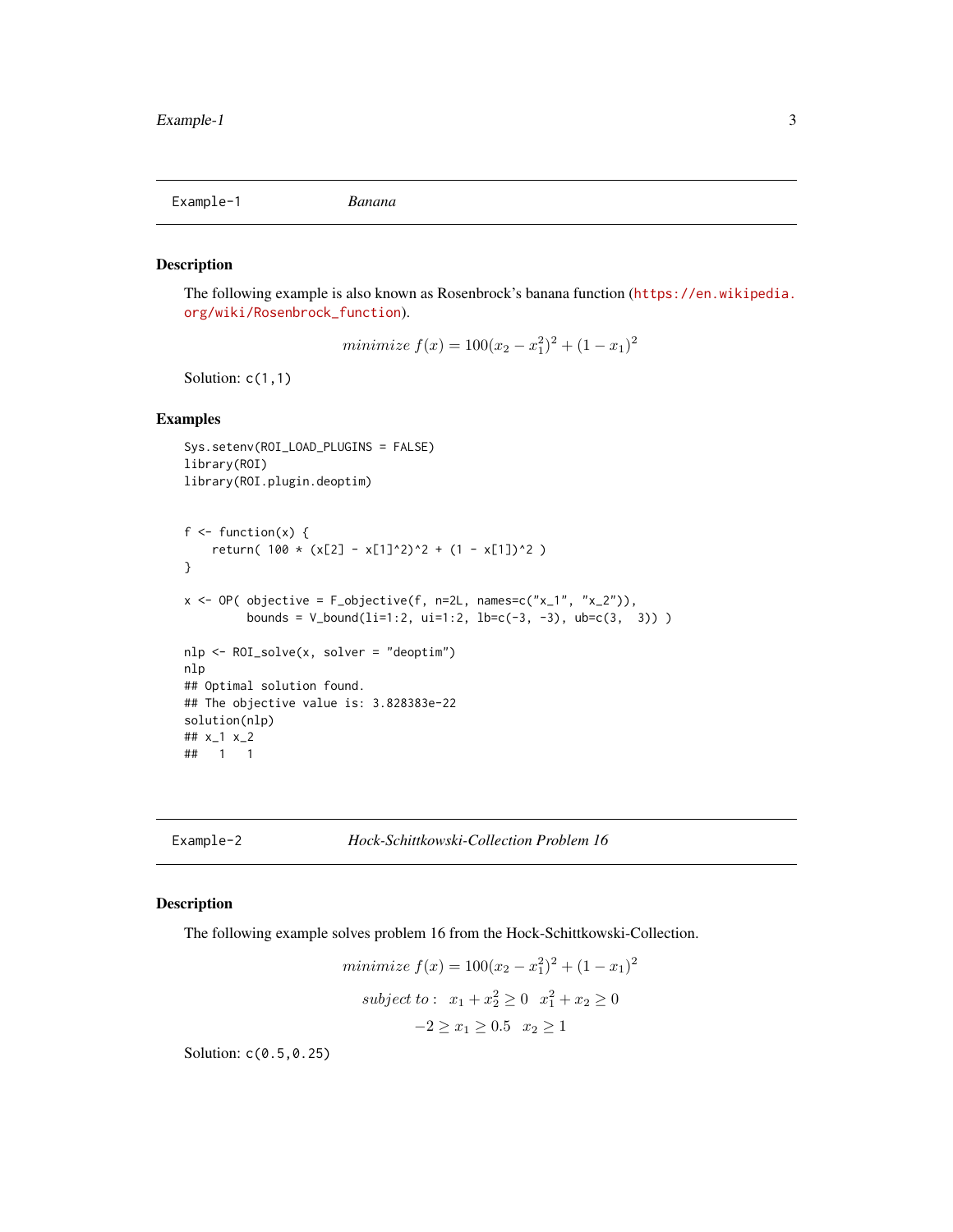#### Examples

```
Sys.setenv(ROI_LOAD_PLUGINS = FALSE)
library(ROI)
library(ROI.plugin.deoptim)
f \leftarrow function(x) {
    return( 100 \times (x[2] - x[1]^2)^2 + (1 - x[1])^2 )
}
f.gradient \leq function(x) {
    return( c( -400 * x[1] * (x[2] - x[1] * x[1]) - 2 * (1 - x[1]),
               200 * (x[2] - x[1] * x[1]))}
x \leq 0P( objective = F_objective(f, n=2L, G=f.gradient),
         constraints = c(F_{\text{constrained}}(F=function(x)) \times [1] + x[2]^2, ">=", 0,J=function(x) c(1, 2*x[2])),
                          F_constraint(F=function(x) x[1]^2 + x[2], ">=", 0,
                                        J=function(x) c(2*x[1], x[2])),
         bounds = V_bound(li=1:2, ui=1:2, lb=c(-2, -Inf), ub=c(0.5, 1)) )
nlp <- ROI_solve(x, solver="deoptimr", start=c(0.4, 0.3))
nlp
## Optimal solution found.
## The objective value is: 2.499999e-01
solution(nlp)
## [1] 0.5000001 0.2499994
```
Example-3 *Hock-Schittkowski-Collection Problem 36*

#### Description

The following example solves exmaple 36 from the Hock-Schittkowski-Collection.

 $minimize$   $-x_1x_2x_3$ subject to :  $x_1 + 2x_2 + x_3 \le 72$  $0 \le x_1 \le 20, \ 0 \le x_2 \le 11, \ 0 \le x_3 \le 42$ 

#### Examples

```
Sys.setenv(ROI_LOAD_PLUGINS = FALSE)
library(ROI)
library(ROI.plugin.deoptim)
hs036_obj \leftarrow function(x) {
    -x[1] * x[2] * x[3]}
```
<span id="page-3-0"></span>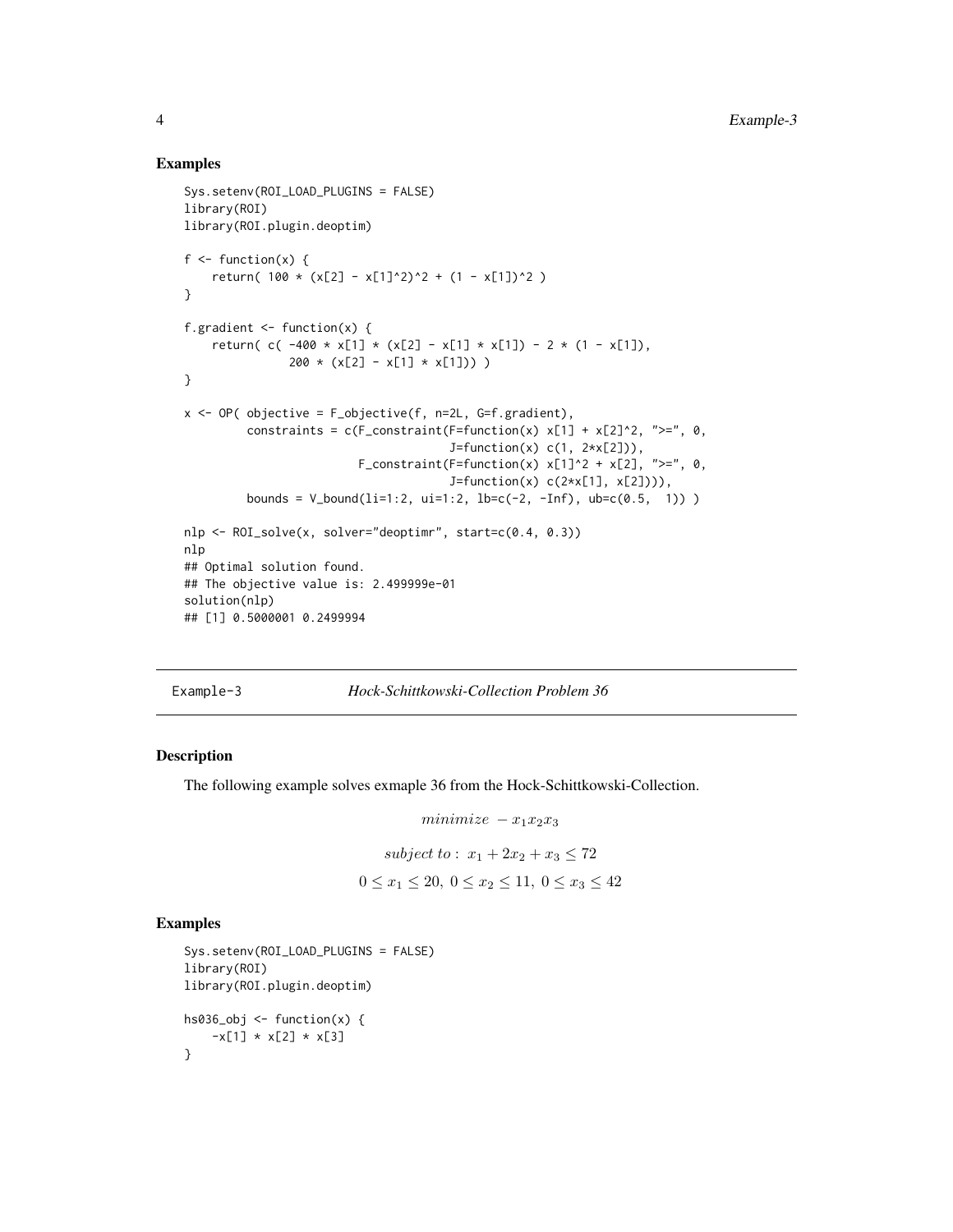```
hs036_{con} < function(x) {
    x[1] + 2 \times x[2] + 2 \times x[3]}
x \le - OP( objective = F_objective(hs036_obj, n = 3L),
         constraints = F_constraint(hs036_con, "<=", 72),
         bounds = V_{bound}(ub = c(20, 11, 42))nlp \leq ROI_solve(x, solver = "deoptimr", start = c(10, 10, 10),
                 max\_iter = 2000nlp
## Optimal solution found.
## The objective value is: -3.300000e+03
solution(nlp, "objval")
## [1] -3300
solution(nlp)
## [1] 20 11 15
```